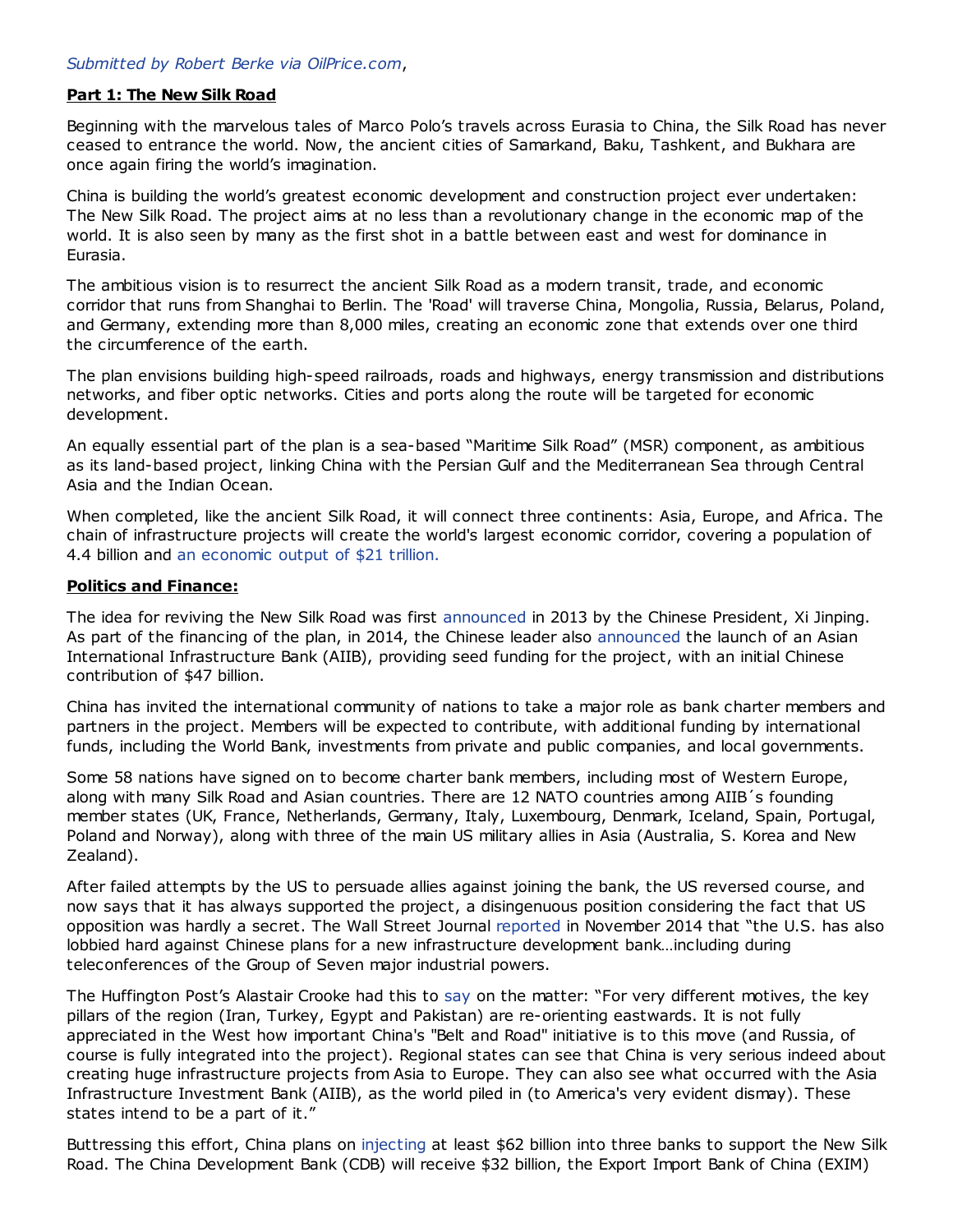will take on \$30 billion, and the Chinese government will also pump additional capital into the Agricultural Development Bank of China (ADBC).

# The US: Unlikely Partner on the Silk Road:

Will the US join the effort? If the new Trans-Pacific Partnership (that pointedly leaves out both Russia and China, two Pacific powers) is any indication, US participation seems unlikely and opposition all but certain.

But there's no good reason that America should sacrifice its own leadership role in the region to China. A project as vast and complicated as the Silk Road will need US technology, experience, and resources to lower risk, removing political barriers for other allied countries like Japan to join in, while maintaining US influence in Eurasia. The Silk Road could enhance US objectives, and US support could improve the outcome of the project.

An [editorial](http://www.wsj.com/articles/the-u-s-china-disconnect-on-trade-deals-1430681997) in the Wall St. Journal argues that the US proposed trade agreement and China's sponsored Silk Road project are complimentary, with the trade agreement aimed at writing rules for international trade, while the Chinese aim at developing infrastructure is necessary for increased trade.

# Initial Project:

A look at the first project, currently under development, provides a good example of how China plans to proceed.



The first major economic development project will take place in Pakistan, where the Chinese have been working for years, building and financing a strategic deepwater port at Gwadar, on the Arabian Sea, that will be managed by China as the long-term leaseholder.

Gwadar will become the launching point for the much delayed Iran-Pakistan natural gas pipeline, which will ultimately be extended to China, with the Persian section already built and the Pakistan-Chinese section largely financed and constructed by the Chinese.

The pipeline is also set to traverse the country, following the Karakoram Mountain Highway towards Tibet, and cross the Chinese western border to Xinjang. The highway will also be widened and modernized, and a railroad built, connecting the highway to Gwadar.

Originally, the plan was to extend the pipeline to India, with Qatar joining Iran as natural gas suppliers, forging what some considered a "peace pipeline" between India and Pakistan, but India withdrew, under pressure from the US along with its own concerns over having its energy supplies dependent upon its adversary, Pakistan.

# India's Counter: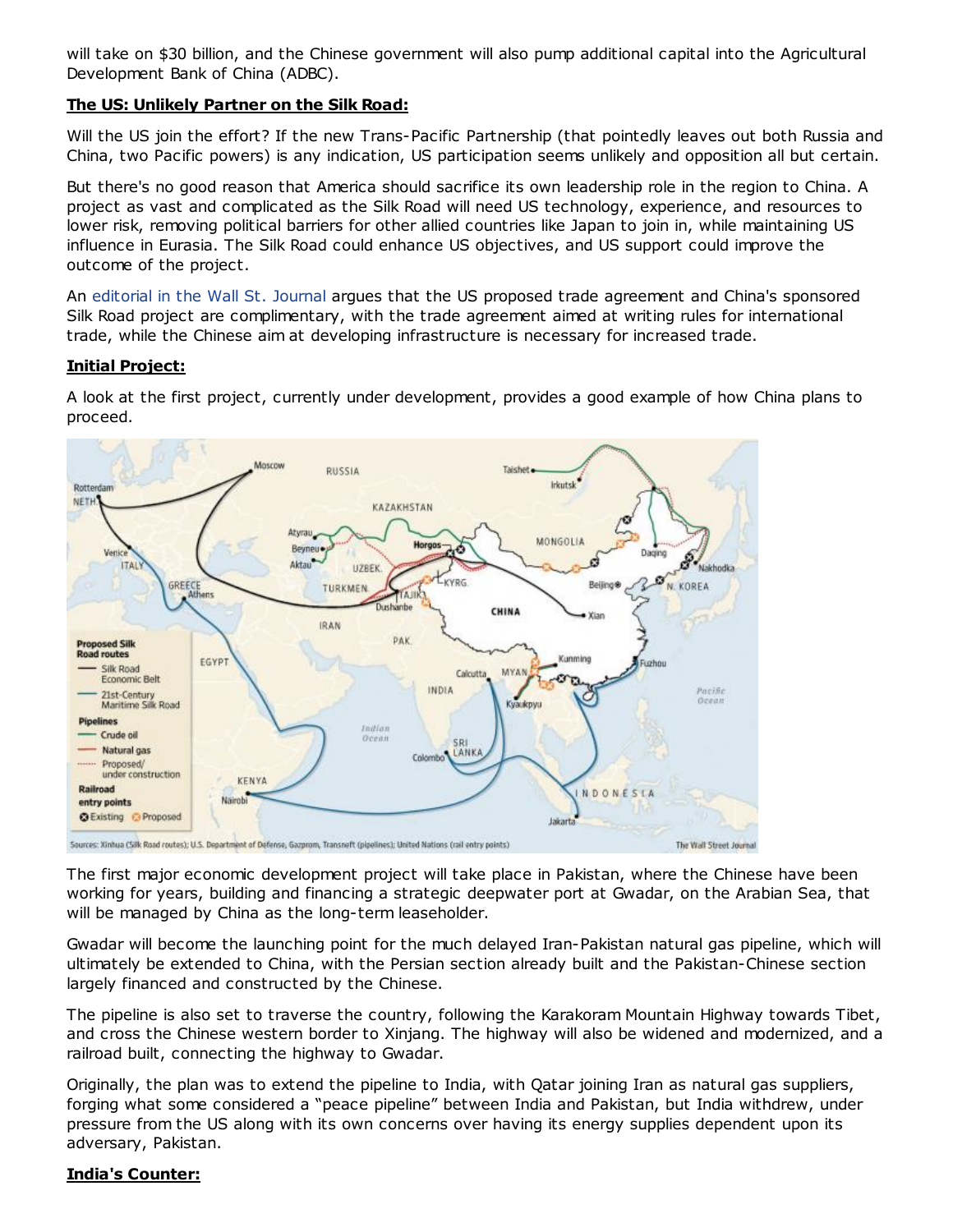Not surprisingly, India, a US ally, countered China's initiative with one of its own, announcing a new agreement to build a port in Iran on the Arabian Sea, only a few hundred miles from Gwadar, bringing Iranian energy to India via Afghanistan, bypassing Pakistan.

Although it would offer an alternative to the Chinese-backed Gwadar initiative, the US warned India not to move ahead with the port project before a final nuclear agreement between Iran and the West is actually signed.

Both the Chinese and Indian projects are clearly in defiance of international sanctions on Iran, but both countries appear unconcerned. The Chinese could also be accused of a 'double dip' sanctions violation, given the immense and continuing trade deals it negotiated with Russia.

The rest of the business world is sure to follow, or risk losing out in what is certain to be a new "gold rush" towards Asia in a world still struggling with the lingering effects of the great recession. And New Delhi pointed out the harsh truth: American energy companies are also trying to negotiate deals with Iran. Following on the heels of the US visit, the German mission is due in Tehran soon, with the French beating everyone to the punch in an earlier visit.

What then of sanctions? Sanctions only work in a world united behind them. If a large part of the world chooses to ignore sanctions, they become unenforceable.

# Conclusions:

China and much of the world is intent on developing the largest economic development project in history, one that could have dramatic ripple effects throughout the world economy.

# The project is expected to take decades, with costs running into the hundreds of billions of dollars, if not trillions. What that will mean for the world economy and trade is almost inconceivable. Is it any wonder then, that the world's largest hedge funds, like Goldman Sachs and Blackstone, are rushing to market new multi-billion dollar international infrastructure investment funds?

No doubt a project as large and complex as this is likely to have failures, and is certain to face many western geopolitical obstructions. Assuredly, the "great game" will continue. Look no further than US President Barack Obama, who also senses the urgency. "If we don't write the rules, China will write the rules out in that region," he said in defense of the Trans-Pacific Partnership.

In a world where economic growth is tepid, with Europe still struggling with the aftermath of the global recession, along with China's growth slowdown, where else could a project that promises so much opportunity be found?

It's a good bet that giant iron mining companies like Vale, that have seen their business fall to a thirteenyear low, are currently busy figuring how much steel goes into construction of a new, high speed 8,000 mile railroad. If the project is successful, it could very well spark a boom across the entire depressed international mining, commodities, and construction sectors.

Consider how many jobs could be created in a decades-long construction project that spans a huge region of the world. In practically every sector, the prospects are enormous for a revival of trade and commerce.

The ancient Silk Road increased trade across the known world, but the Road also offered far more than trade. One of its least anticipated benefits was the widespread exchange of knowledge, learning, discovery, and culture.

Beyond the riches of silks, spices, and jewelry, it could be argued that the most important thing that Marco Polo brought back from China was a famous nautical and world map that was the basis for one of the most famous maps published in Europe, one that helped spark the Age of Discovery. Christopher Columbus was guided by that map and was known to have a well-annotated copy of Marco Polo's travel tales with him on his voyage of discovery of a new route to India.

For the world at large, its decisions about the Road are nothing less than momentous. The massive project holds the potential for a new renaissance in commerce, industry, discovery, thought, invention, and culture that could well rival the original Silk Road. It is also becoming clearer by the day that geopolitical conflicts over the project could lead to a new cold war between East and West for dominance in Eurasia.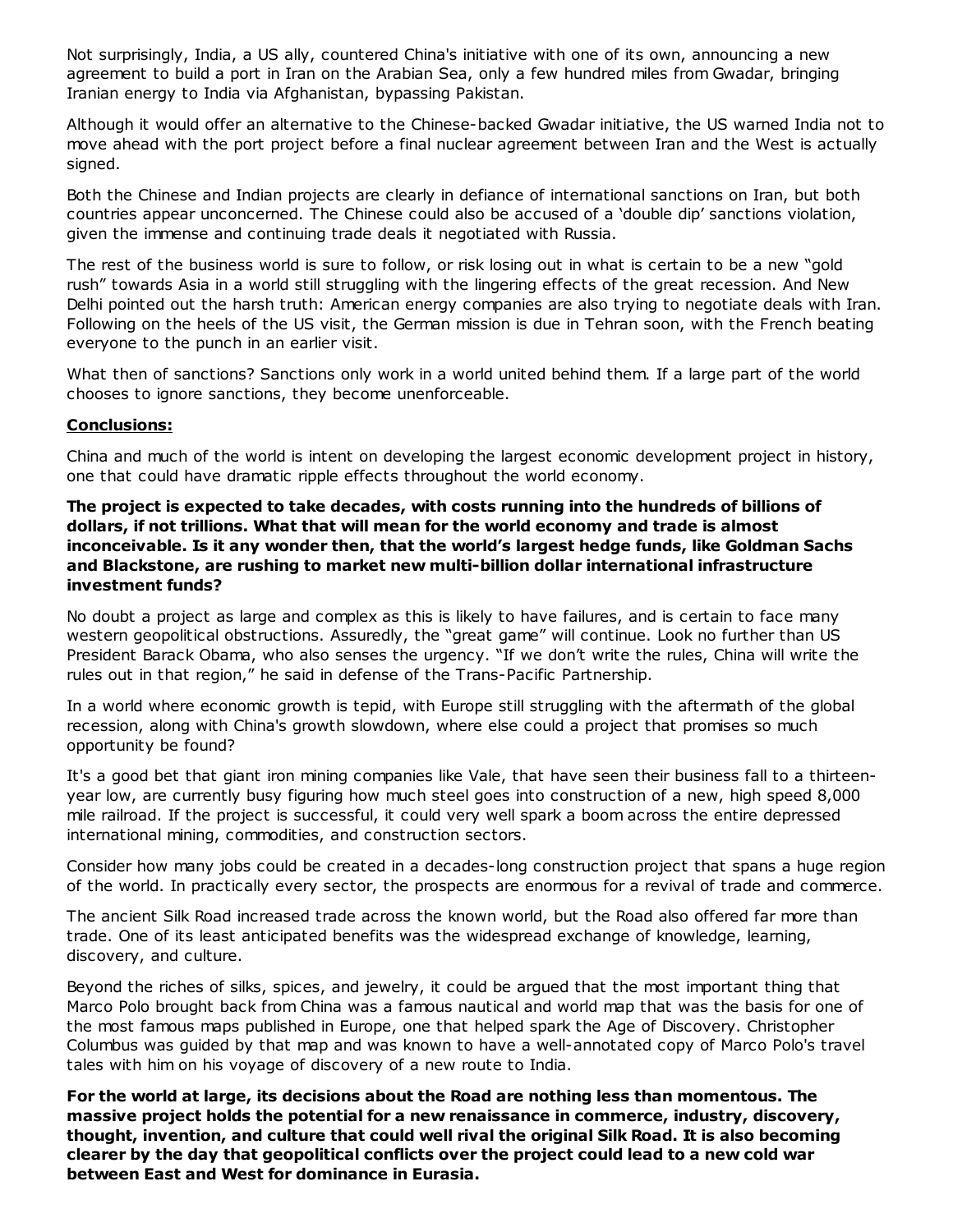# The outcome is far from certain.

Coming soon, Part 2: Cold War or Competition on the New Silk Road.

Submitted by Robert Berke via [OilPrice.com](http://oilprice.com/Energy/Energy-General/Could-The-New-Silk-Road-End-Old-Geopolitical-Tensions.html),

# Part 2: Cold War or Competition on the New Silk Road.

## Note:

In Part 1 of "The New Silk [Road,"](http://www.zerohedge.com/news/2015-05-23/new-silk-road-could-change-global-economics-forever-part-1) we examined the China's plan for rebuilding the Silk Road, stretching from Europe to Asia.

# In Part 2, we look at currently proposed projects, and geopolitical rivalries that could stall and hamper progress.

# Silk Road Projects:

It is important to understand that the new "Road' is not a formal plan in any sense but merely a broad outline of goals, a work in progress, being filled in, opportunistically, with projects as they are developed, and as negotiations with target countries allow. The Road is also not a 'start-up' from scratch, but builds upon and extends a number of projects that have been ongoing with China's partners.

The Iran-Pakistan-China project (described in [Part](https://oilprice.com/Energy/Energy-General/New-Silk-Road-Could-Change-Global-Economics-Forever.html) 1) is one of the few that provides more details, but it is still very much in the planning stage. The second proposed project, only recently made public, focuses on Russia. China is also proposing a partnership with India for its third project.



The Pakistan program is an important economic development project that ties in with the Road as one of the connecting dots along the way, while the proposed program for Russian could become the nexus for the entire Road project, and the proposed India project could become the crucial piece in tying it all together.

# Russia and China, the Emerging Partnership:

# What makes Russia important enough to include in the plan? A better question might be: how is it possible to leave out Russia, the largest country in Eurasia, from a plan to build across the entire region?

In a recent meeting in Moscow, celebrating the 70th anniversary of the allied victory in World War II – which saw Indian, Chinese, and Russia troops parading in Red Square – China and Russia signed multiple agreements to tie development of the Chinese sponsored Silk Road to the Russian sponsored Eurasian Economic Union (EAEU).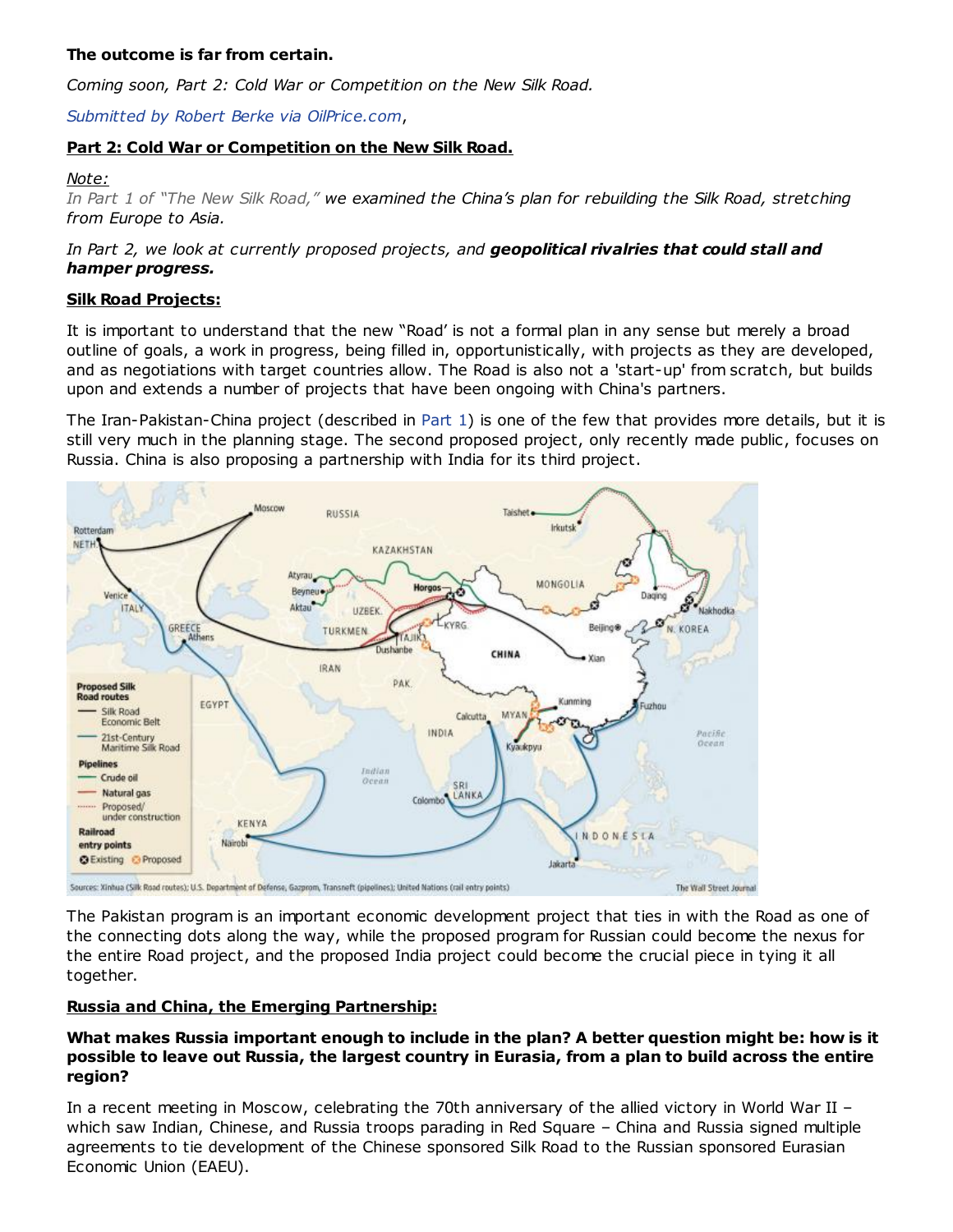The EAEU plan is a Kremlin-sponsored trade union between Russian, Kazakhstan, Kyrgyzstan, Belarus and Armenia, that has been pilloried in the western press as part of Russia's supposed underlying agenda to reestablish the Soviet Union. With Russia's inclusion, the plan for the Silk Road will extend from Beijing to the border of Poland. The blossoming cooperation between Russia and China is not something to be ignored, [according](http://atimes.com/2015/05/the-sino-russian-entente-in-eurasia/) to former Indian diplomat M.K. Bhadrakumar:

"Clearly, the cold blast of western propaganda against the EAEU failed to impress China… China's integration with the EAEU means in effect that a real engine of growth is being hooked to the Russian project. In reality, China is the key to the future of the EAEU. Significantly, Xi has combined his visit to Moscow with a tour of Belarus and Kazakhstan, the two other founder members of the EAEU….This is vital for the implementation of the Silk Routes via Russia and Central Asia."

The Chinese/Russian agreements cover eight specific projects, starting with the development of a high speed railway that will connect Moscow and Kazan (Tatarstan Republic), and will be extended to China, connecting the two countries via Kazakhstan. China's Railway Group has won a contract for \$390 million to build the road, with China contributing an initial \$5.8 billion toward total estimated costs of \$21.4 billion. Eventually, the planners hope to link this project to Russia's planned high speed railway to Europe.

Also, China's Jilii province has offered to build a cross-border high speed railway link between the two countries connecting with Russia's major Pacific port city, Vladivostok. In addition, the two nations are expanding their energy partnership through a variety of projects. As Oilprice [reported](http://oilprice.com/Latest-Energy-News/World-News/Hydropower-The-Latest-Joint-Chinese-Russia-Energy-Project.html) in a May 12 article, "the Russian hydropower company RusHydro and China Three Gorges Corp. have signed a deal to cooperate on a 320-megawatt hydroelectric power project in Russia's Far East…near the border between China and Russia." As described, this is the largest dam project in China or Russia, already under construction, and is expected to generate 1.6 trillion watts of electrical energy per year, with an estimated cost of around \$400 billion.

China has also proposed developing an economic corridor between Russia, Mongolia, and China, a plan likely to include the EAEU member states, the initial step in development of one of the major components of the Silk Road, the Eurasia Economic Corridor, a preferential trade zone stretching across the region.

Several smaller joint project deals were also signed, including establishing a \$2 billion agriculture financing fund.

# Geopolitics on the Silk Road:

Until very recently, it was widely assumed that the US would lead its western allies in a campaign against the Russian/Chinese deal to develop the Silk Road, but events have been reversing with remarkable speed.

With Obama desperately trying to keep the wars in Yemen, Syria, and Iraq from metastasizing across the region, Obama's Middle East policy is at a crossroads, with none of the big issues likely to be resolved before his term ends. Clearly, the US President wants to concentrate on Asia and reduce the US presence in the Mid-East, a region that has bedeviled every President for more than a generation.

# The Deal to Get Out:

In the midst of all this, and after more than a two year absence from Russia, Kerry and his entourage requested an immediate urgent meeting with Putin and Lavrov that was granted by the Kremlin.

There is widespread speculation over what might have taken place in the Kremlin meeting on May 8th. Yet, the fact that the meeting took place at all may be more important than any agreements reached, because it clearly shows some form of thaw in a relationship that's in process.

The rumor out of Russia is that Kerry requested Putin's help in resolving the ME conflicts and closing the nuclear deal with Iran, with the Russian President agreeing. The quid pro quo for Russia was the US lowering tensions in Ukraine. The issue of Crimea was apparently not even raised, while the visit ended with Kerry's unprecedented warning to Kiev to abide by the Minsk 2 agreement for a truce in Ukraine's eastern provinces.

Much of the news media is speculating that the US is starting to remove the 'crime scene tape' around the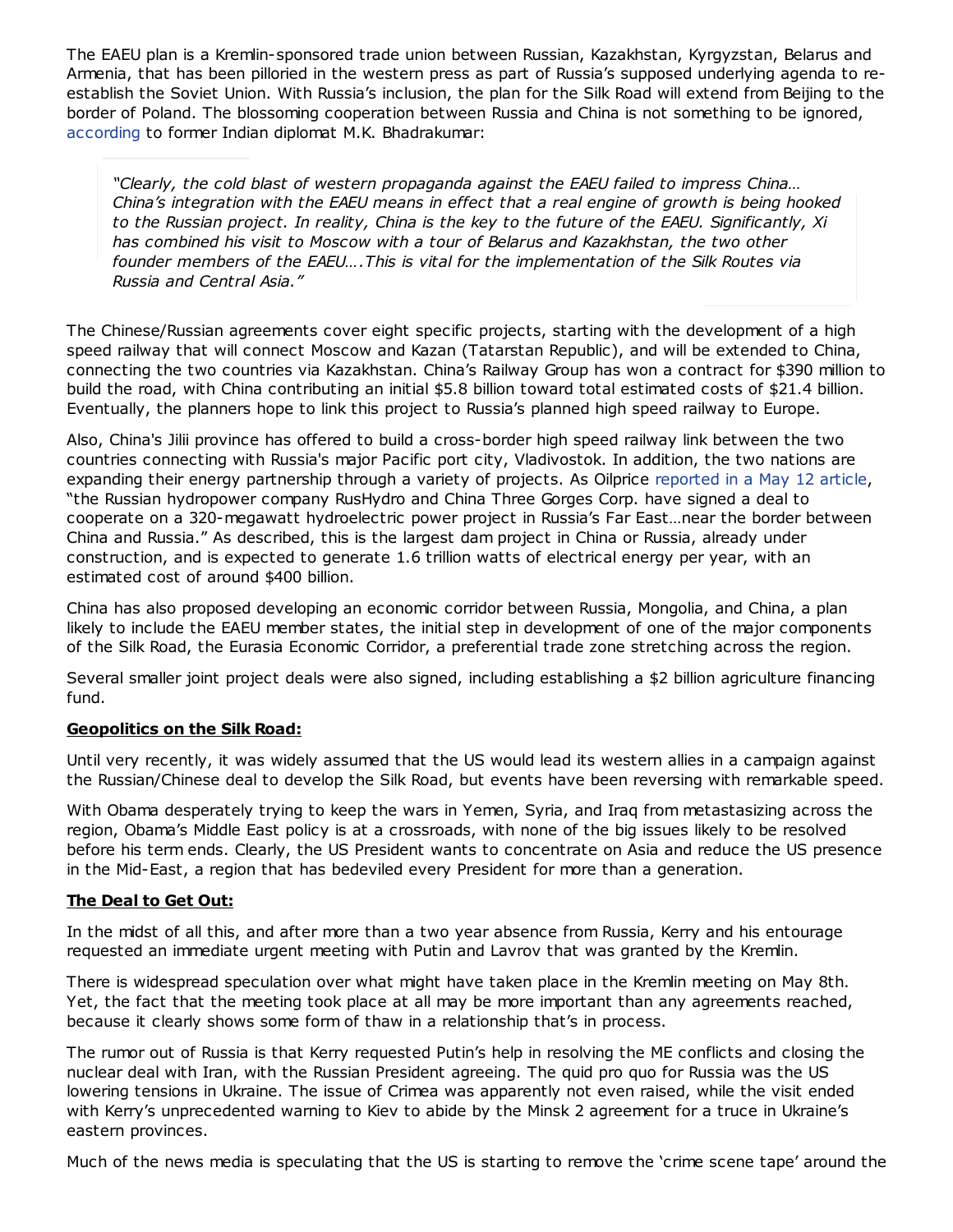Kremlin. Whether this is really a US offer of an olive branch to Russia is still pretty much guesswork, and even if it were, how far the US is willing to go in accommodating the Kremlin is largely unknown. Stratfor, the popular internet intelligence newsletter, speculates that the US is willing to start easing sanctions on Russia.

# Israel and the Gulf Kingdoms:

For the Israelis, any easing of tensions with Iran and Russia is very bad news. In the Middle East, Israel is the canary in the coal mine, and is always among the first to discern the faintest signs of political unrest in its region.

There's no denying the significance of Israel's reaction to the US/Iran nuclear deal and US coordination with Iran and Russia in Syria and Iraq. Israel placed all of its chips on its ability to stop the deals, and lost badly, while perhaps severely damaging its relationship with it largest ally, the US.

Now, the howls of protest and betrayal pour out of every media source in the country, and Israel is not the only one. Saudi Arabia also feels left out in the cold with the Iran deal.

### Proposed Partnership with China and India:

If it were possible to put politics aside, there's no question that China's single best partner for the Road would be its giant [neighbor](http://abcnews.go.com/International/wireStory/personal-diplomacy-marks-modis-china-trip-amid-warming-31032603) India, bringing together the two most important markets for traders on the original ancient Silk Road. As the Associated Press [reported](http://hosted.ap.org/dynamic/stories/A/AS_CHINA_INDIA_SUMMIT?SITE=AP&SECTION=HOME&TEMPLATE=DEFAULT) on May 14, 2015:

"Both countries are members of the BRICS grouping of emerging economies, which is now establishing a formal lending arm, the New Development Bank, to be based in China's financial hub of Shanghai and headed by a senior Indian banker. India was also a founding member of the embryonic China-backed Asian Infrastructure Investment Bank.

The cooperation between China and India is only growing, and their needs appear to be compatible, as the AP goes on to note:

China is looking to India as a market for its increasingly high-tech goods, from high-speed trains to nuclear power plants, while India is keen to attract Chinese investment in manufacturing and infrastructure. With a slowing economy, excess production capacity and nearly \$4 trillion in foreign currency reserves, China is ready to satisfy India's estimated \$1 trillion in demand for infrastructure projects such as airports, roads, ports and railways."

If India chooses to partner with China in the Silk Road, it could keep China building for the rest of the century, in a project that would combine the world's most populous nations, with more than 2.6 billion people. With Russia already a partner, and Iran waiting in the wings to join, the project could add almost another quarter of a billion people, with a combined total of over one third the global population. A better fit would be hard to find.

But there is no shortage of historical baggage between China and India, ranging from a half century of unresolved border disputes; China's growing relationship with Pakistan, India's longtime adversary; and India's close relationship with the US and Japan, both opposed to China's claims in the South China Sea.

In a recent meeting in Beijing, China and India signed agreements for \$22 billion in development projects, disappointing to many observers when compared to the \$47 billion committed to the China/Pakistan deal. A former Indian diplomat, Bhadrakumar, [argues](http://atimes.com/2015/05/india-tries-to-forge-a-new-type-of-relationship-with-china/), "that strategic distrust cannot be wished away," and "...that India is not ready to replace the west as its development partner."

It seems like the US influence with India has at least slowed prospects of recruiting India as a **major Silk Road partner.** Yet, the results are not so simple to predict since so many countries involved are dependent upon trade with China to the tune of hundreds of billions of dollars annually, and are also active trading partners with both Russia and Iran.

Even in the cold war, India became adept in its studied policy of co-existence with the Soviet Union and the US, which allowed India to play both sides. For pragmatic India, the choice of development partners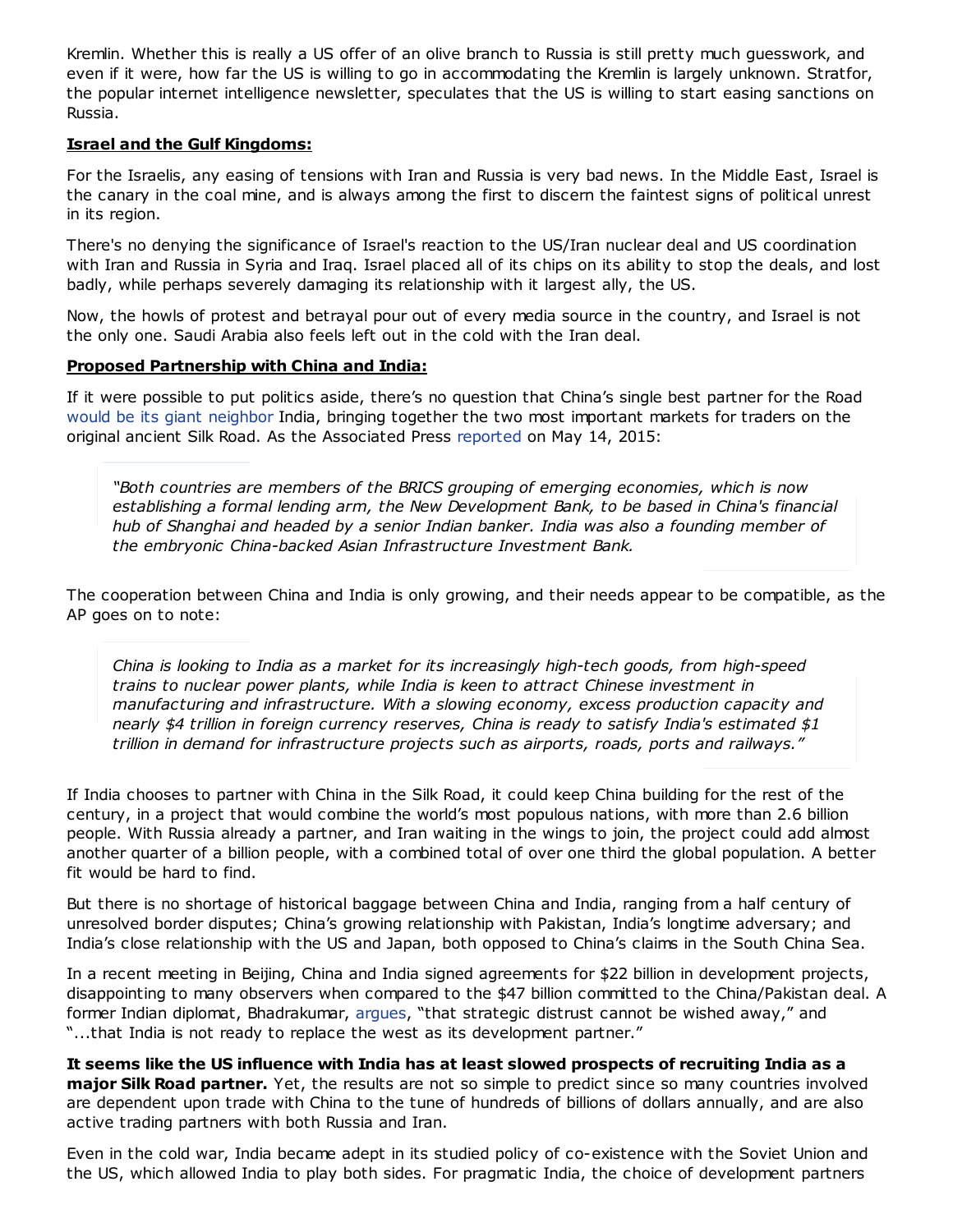may depend on the simple formula of 'following the money', given the fact that China is one of the few countries in the world with sufficient resources to finance the rebuilding of India's infrastructure.

The rush of western allies, including India, to join China's sponsored Asian Infrastructure Bank speaks clearly to the fact that western business is eager to take part in the Road projects. There are probably few banks in the world that would hesitate to finance major components of the project. However, whether the recent sea change in the US/Russian dynamic is a prelude for US support of the Silk Road project remains an open question.

Coming in June, Part 3: Prospects for Success and What it Means for Investors.

Submitted by Robert Berke via [OilPrice.com,](http://oilprice.com/Energy/Energy-General/New-Silk-Road-Could-Open-Up-Massive-Investment-Opportunities.html)

# Part 3: Challenges, Rivalries, Prospects for Success, and Investment Implications.

In [Part](http://www.zerohedge.com/news/2015-05-23/new-silk-road-could-change-global-economics-forever-part-1) 1 of "The New Silk Road," we examined the China's plan for rebuilding the silk road, stretching from Europe to Asia.

In [Part](http://www.zerohedge.com/news/2015-05-27/new-silk-road-part-2-cold-war-or-competition) 2, we looked at currently proposed projects, and what could stall and hamper progress.

# In Part 3, we examine the geopolitical rivalries, prospects for success, and investment implications.

### Progress on the Silk Road

If the rush by nations to join the Chinese sponsored Asian International Infrastructure Bank (AIIB) is any indication, the world is becoming ever more engaged with China's New Silk Road.

To westerners used to lengthy, multi-decade delays in giant government projects, progress on the Silk Road project is taking place at an astonishing pace. Hardly a day goes by without an announcement of some new project that is set to soon break ground.

On May 7th, President Xi met with his counterpart in Kazakhstan, to sign major agreements to develop high speed rail lines between Kazakhstan, Russia, and ultimately China. The China side of the rail line to Kazakhstan is already completed.

Following hot upon that deal, the next day, on Moscow's Victory Day Celebration, the Chinese President Xi met with President Putin in closed door meetings, where hundred billion dollar deals were sealed in just a few hours, including the high-speed train from Moscow to Beijing.

On May 13th, China Railway Group won a \$390 million contract to build the railroad, along with two Russian railway companies, with regional development plans set to take place in 2015.

On May 10th, Xi's three day visit to Belarus culminated in another major agreement, with Belarus becoming a new partner in the high speed rail extension. It almost seems as if the Chinese President Xi has multibillion deals falling out of his pocket everywhere he goes, and he goes everywhere.



### CHINA-CENTRAL ASIA INFRASTRUCTURE DEVELOPMENT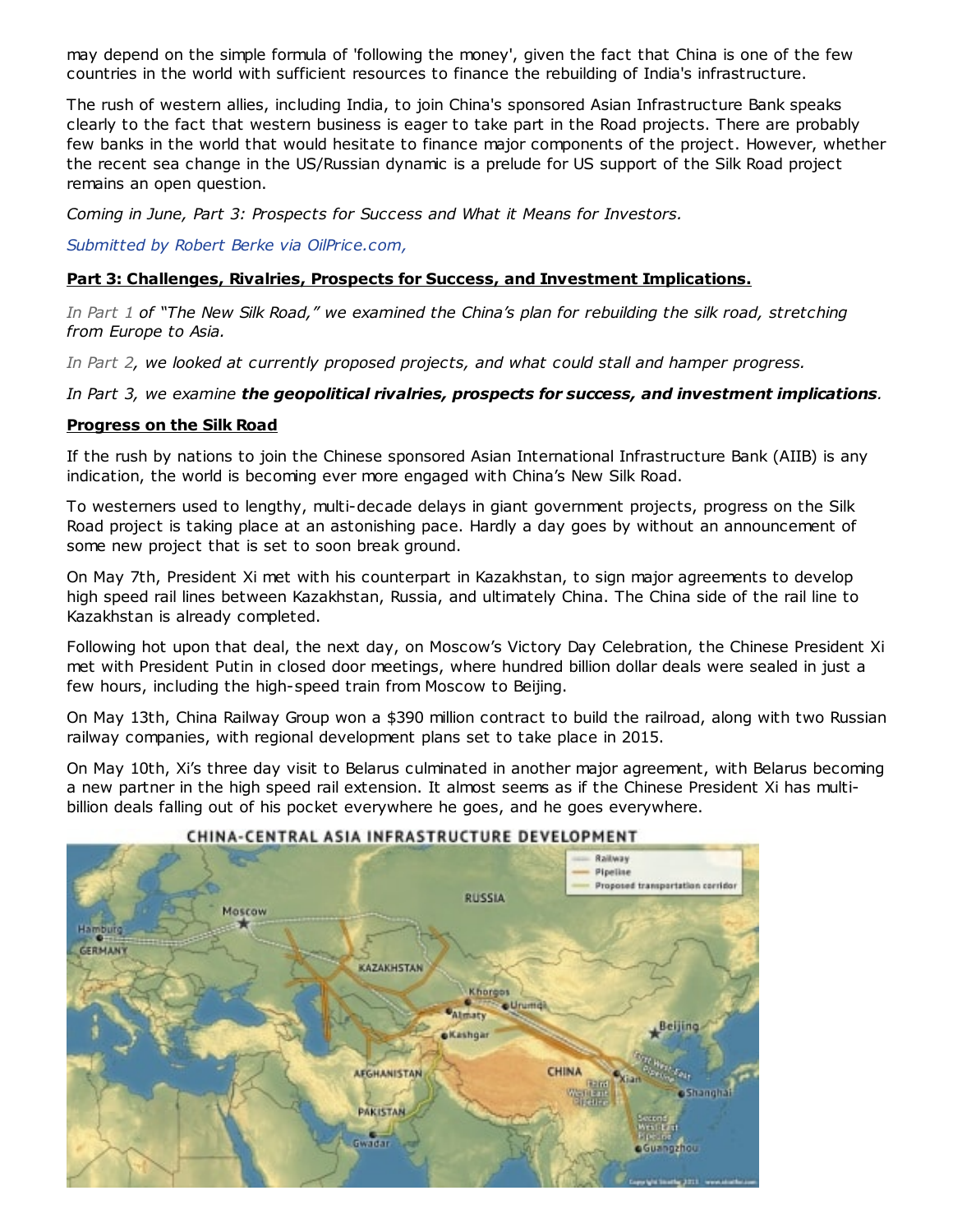# **Geopolitics**

There are many who say that the New Silk Road is the first shot in a competition for dominance in Eurasia. Others claim the start of a new cold war. George Soros is among those who go even further with alarming claims of an [imminent](http://www.zerohedge.com/news/2015-05-21/george-soros-warns-no-exaggeration-china-us-threshold-world-war-3) nuclear war between the US and China. Why the sudden alarms for an obscure area of the world? Here's an indication of the global significance some experts have traditionally claimed for the region.

"If China succeeds in linking its rising industries to the vast natural resources of the Eurasian heartland, then quite possibly, as Sir Halford Mackinder predicted... in1904, 'the empire of the world would be in sight," [wrote](http://www.tomdispatch.com/post/176007/tomgram%3A_alfred_mccoy,_washington%27s_great_game_and_why_it%27s_failing_/) Alfred W. McCoy, a history professor at University of Wisconsin-Madison, on June 8.

Although no one has a crystal ball in matters of war and peace, history clearly shows that since the onset of the cold war, the great powers have become adept at avoiding direct conflict with each other.

US Secretary of State John Kerry met Putin in May, and the message was not about the end of strife between their two countries, but the need to avoid [mistakes](http://edition.cnn.com/2015/05/13/opinions/aron-kerry-russia-meeting/) that could lead to direct conflict. The only agreement announced at the meeting, was the establishment of early warning systems and a hot line, as the first steps in avoiding accident that could lead to further conflict. In that sense, better and earlier communications, keeps people from getting jumpy and pushing the wrong buttons.

As to the Asian pivot, it's expected that the US will also push for early warning and improved communication systems with China, for the same reason, to avoid accidental conflicts emerging into something more serious.

No doubt, the bellicose rhetoric from both sides will continue, partly as the regular saber rattling we've all become accustomed to and partly for home consumption (see recent example below).

"There should be no mistake: The United States will fly, sail, and operate wherever international law allows, as we do all around the world," US Secretary of Defense Ash Carter said in [response](http://www.cnn.com/2015/05/28/politics/china-ashton-carter-south-china-sea-islands/) to China's recent arms buildup in the South China Sea. He also added that the United States intended to remain "the principal security power in the Asia-Pacific for decades to come."

Without mentioning China, Carter also makes his view clear that the US takes a dim view of Beijing's strategy in the region, and his statement was intended to make clear that the US has no intention of backing down.

"We already see countries in the region trying to carve up these markets…forging many separate trade agreements in recent years, some based on pressure and special arrangements…. Agreements that…..leave us on the sidelines. That risks America's access to these growing markets. We must all decide if we are going to let that happen. If we're going to help boost our exports and our economy…and cement our influence and leadership in the fastest-growing region in the world; or if, instead, we're going to take ourselves out of the game," Carter said in a [speech](http://www.defense.gov/Speeches/Speech.aspx?SpeechID=1929) to the McCain Institute at Arizona State University in April.

It is not impossible but far from likely that the US and EU would level war or sanctions against one of their largest trading partners, upon whom, much of their economies depend.

Iran is good indicator of the response to new Eurasian opportunities, where global business is lining up, eagerly awaiting the easing of sanctions in order to jump in. A similar response is likely to take place on a much larger scale with the launching of the Silk Road, where the global business community is eager to join.

It's important to note that it won't just be Europe and America competing in the race, but so too will emerging new and very wealthy competitors from Asia and the Middle East. It's hardly a coincidence that the Kuwaiti Sovereign Funds, one of the biggest in the world, has [opened](http://www.ft.com/intl/cms/s/0/1e625146-a6b2-11e2-95b1-00144feabdc0.html#axzz3caxVjTa6) offices in Beijing a few years ago, with an eye on financing energy deals. Others from the global oil clan will not be far behind.

Reportedly, China has held open an invitation to the US to join its sponsored Asian Bank, as a founding and governing board member. China also hold open an invitation to Japan to become a founding member. But the US has not been so welcoming. The US sponsored Trans Pacific Partnership pointedly leaves out China and Russia. In response to questions about future [membership,](http://www.ibtimes.co.uk/china-push-pacific-free-trade-agreement-rival-us-led-trans-pacific-partnership-1473061) an unnamed US State Dept.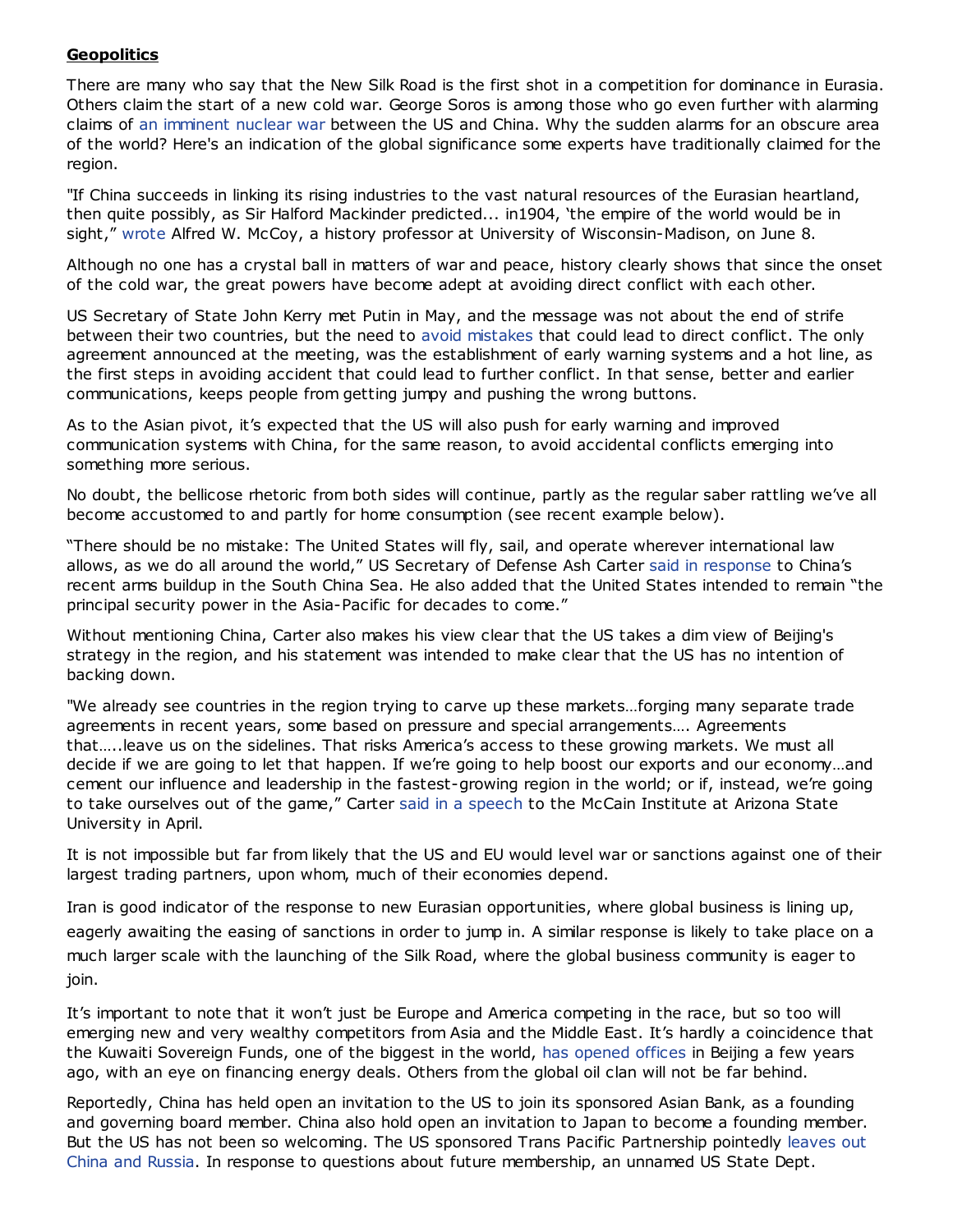representative reportedly responded: "Anyone but China."

"The United States …has mixed feelings toward China's rising international status. It remains ambivalent concerning China-proposed initiatives such as the land and maritime Silk Road Initiatives and the Asian Infrastructure Investment Bank. …however, … there is a wide belief among the American think tanks that no convincing reasons exist for the United States not to support or participate in these [initiatives,"](http://www.huffingtonpost.com/fu-ying/china-us-relations-future_b_7540932.html) wrote Fu Ying, China's Vice Minister for Foreign Affairs, on June 9.

There is no legal barrier to America becoming a major governing partner with China in Eurasian trade, while also continuing to oppose China's recent aggressiveness. Despite the rising tensions, the US remains one of China's largest trading partners. As a governing partner in the Asian Infrastructure Investment Bank, the US would enhance its leadership in the region, enable western business to take advantage of newly offered opportunities, while helping to underwrite Eurasia's much needed development. It would also avoid the embarrassment of western business rushing to join the project, as seems likely, despite their government's disapproval. The sticking point, as Secretary Carter made clear, is who will lead.

Yet, as we learned from the Godfather, it might be wise to: "Keep your friends close; keep your enemies even closer."

# Project Feasibility

Any large, complex economic development project like the 'Road' comes with a high degree of risk and delays associated with projects that cross multiple international boundaries, face a myriad of conflicting laws and regulations, and are based upon long term payoffs in a highly uncertain future.

Like many economic development projects, the underlying assumption is that the project will result in increasing demand. But China's new [empty](http://www.businessinsider.com/chinas-ghost-cities-in-2014-2014-6) cities are a testament to the idea that "if you build it, they might not come."

No doubt, development financing is needed in Eurasia. A new high speed rail system across the region will likely help boost European trade with Eurasia and the Far East. It's also likely that a number of cities and regions along the route will see growing economic activities. But what will succeed is far from certain.

# Investment Implications

The backbone of the system will be an interconnected network of high speed railways set to open up the territories to transport, migration, agriculture, commerce, and industries.

As the American west was opened to development by new railway systems built through sparsely populated regions, one of the first industries to benefit was mining that spawned the famous gold rush fever. This time around the rush will likely be led by global mining giants in search of much more than gold and precious metals.

In terms of energy, Eurasia is home to many large oil and gas producers, including Russia, Iran, Azerbaijan, Kazakhstan, and Turkmenistan. Our top prospect here would be global engineering giant, Schlumberger (NYSE: SLB), which recently acquired the largest drilling and [exploration](http://www.wsj.com/articles/schlumberger-to-pay-1-7b-for-stake-in-russias-eurasia-drilling-1421742274) company in the region.

The area is also home to huge mineral reserves, including precious and industrial metals, uranium, and coal. An example is Mongolia with its recent discoveries of some of the world's largest copper and coal mines. Global mining giants are likely to be big winners, like BHP Billiton (NYSE: BHP) and Rio Tinto (NYSE: RIO).

For a number of reasons, I strongly favor the builders and suppliers, the pick and shovel approach to investments, as far less risky than the long term and more speculative bets on economic growth prospects. From that perspective, that Russian/Chinese agreement offers evidence of some of the best investment prospects, for both short and long term returns.

The agreement for the Russian/Chinese high speed railway between the two countries calls for China to supply the project with: 20 percent of financing, and 60 percent of engineers, labor, technical assistance, and equipment. The first contract agreed to involved China's government-controlled China National Railway Ltd, a \$360 million contract to develop the railway between Moscow and Kazan, with plans to extend to Beijing.